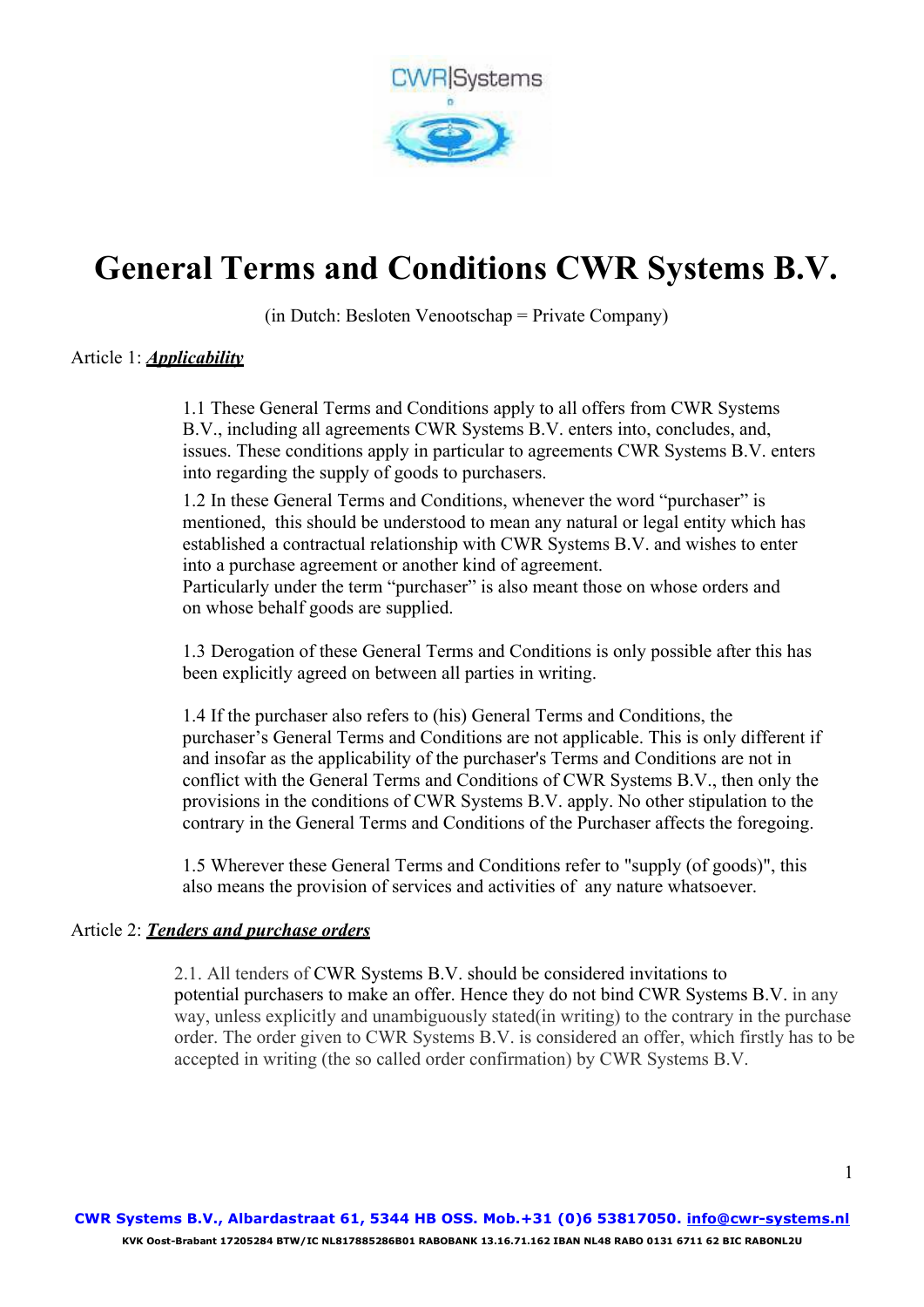

2.2. Designs, drawings, models, samples, descriptions, images and the like, as well as any attachments and documents related to tenders -in particular with regard to the provisions stated in the previous paragraph- are part of tenders issued by CWR Systems B.V. All this, including equipment made by CWR Systems B.V. in this respect, remains our property, must be returned to us at our request and may not be copied and/or given to third parties without our explicit written permission. We also reserve all possible existing rights to intellectual and industrial property.

2.3. If the purchase order to which our tender relates has not been placed with us within 3 months of the day on which we proposed our tender, we may charge the purchaser for all costs incurred regarding this tender including any equipment made (as described in the previous clause).

2.4. Any additional agreements and/or promises made and/or made by employees of CWR Systems B.V., or on behalf of CWR Systems B.V. made and/or done by other persons acting as representatives, bind CWR Systems B.V. only if these agreements and/or commitments have been confirmed in writing by our authorized management representative(s).

# Article 3: *Prices*

3.1 Our prices are exclusive of value added tax and unless explicitly agreed otherwise in writing, excluding packaging, costs for transport and other costs.

3.2 Prices stated in tenders, contracts and order confirmations are based on cost factors applicable at the time the agreement was concluded, such as exchange rates, manufacturer prices, raw material and material prices, wage and transport costs, insurance premiums, taxes, import duties and other government levies.

3.3 If increases occur in one or more of the cost factors after the date on which the agreement was concluded but before the day of delivery, CWR Systems B.V. reserves the right to charge these increases to the purchaser. Moreover, in such a case, CWR Systems B.V. also reserves the right to dissolve the agreement wholly or partially, without legal intervention.

This latter mentioned right also applies to the purchaser, but only if CWR Systems B.V. takes the view that an increase in the price stated in the order confirmation is due to changes in costs. If the purchaser wants to exercise this right, he must invoke a termination by registered letter within 5 days after receiving the relevant notification from CWR Systems B.V.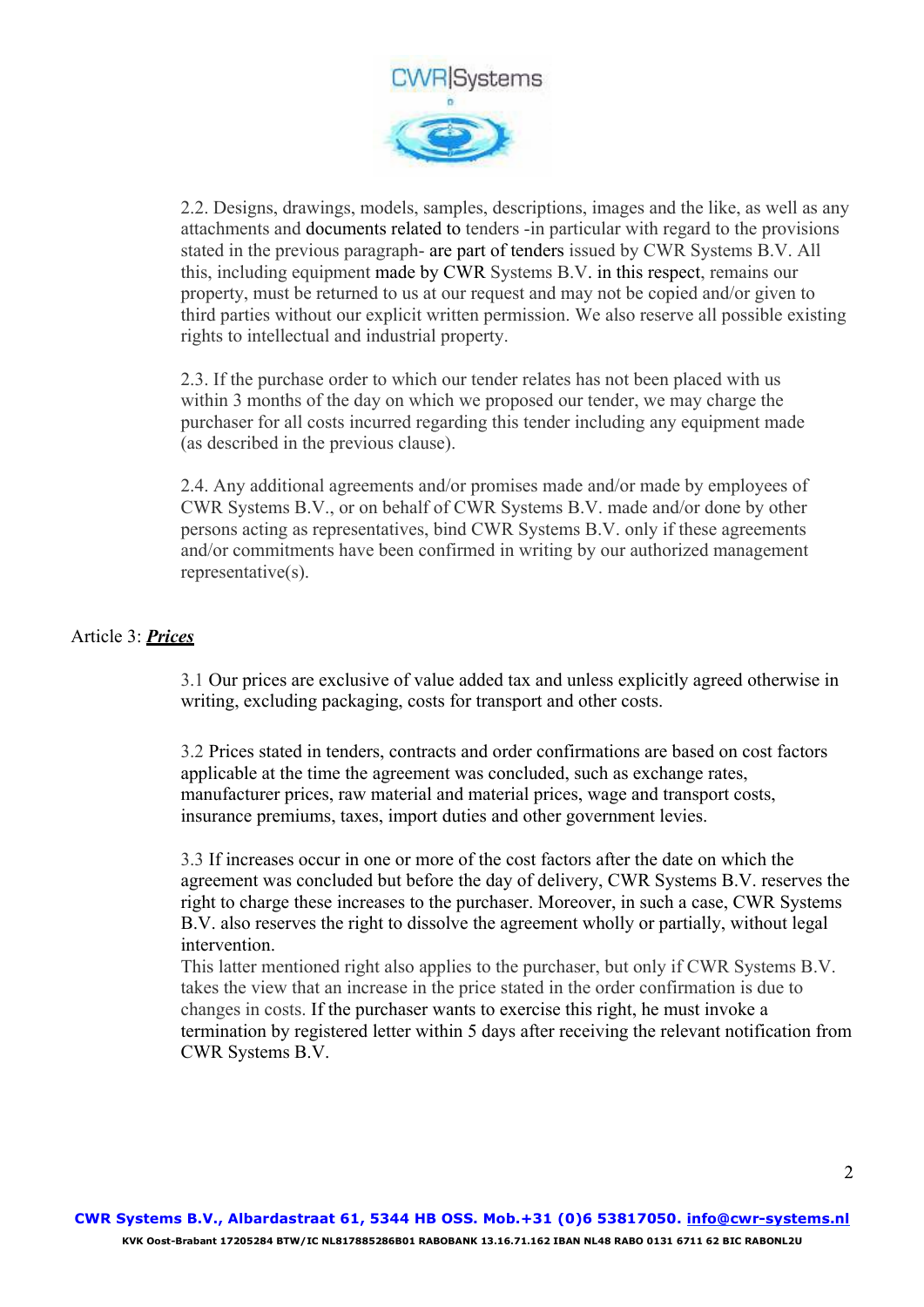

#### Article 4*: Delivery times*

4.1 Delivery times -as specified by us- start on the conclusion date of the agreement, provided that all information needed for the execution of the order is in our possession. These specified delivery times can never be regarded as firm dates, unless explicitly agreed otherwise in an individual agreement.

In the event of late delivery, we should be declared in default in writing.

If - notwithstanding the above - a penalty for exceeding the delivery time has been agreed upon in the individual agreement, this penalty will not have to be paid if delivery time is exceeded as a result of force majeure mentioned in Article 9 of these General Terms and Conditions.

4.2 Unless the order confirmation states otherwise, delivery of goods is free when the invoice amount is more than  $\epsilon$  10,000 (ten thousand Euros). Goods shall be transported at the purchaser's expense and risk at all times. If not otherwise agreed, we merely deliver to foreign purchasers ex warehouse. Goods are transported at the purchaser's expense and risk. Customs clearance is handled by us, but is at the expense of the purchaser.

4.3 Unless purchasers themselves provide a forwarder, we will select our own preferred forwarder to handle the goods at the purchaser's expense and risk.

4.4 If a purchaser requests delivery of goods in a different way than usual, we can charge these costs to the purchaser.

4.5 If delivery takes place in stages, we reserve the right to consider each delivery as a separate transaction.

4.6 The purchaser is obliged to accept delivery of the ordered goods within the agreed period.

If this is not done, we reserve the right, if we so choose, to demand that the competent court relieve us of our obligation to supply the agreed goods, or to claim the purchase price of the unpaid portion, without prior notice of default, pursuant to Section 6:60 of the Dutch Civil Code. In case the purchaser does not fulfill his payment obligations, we have the right to terminate the agreement without judicial intervention. If the purchaser demands payment of the purchase price, in accordance with the above, the goods shall be considered to have been delivered and will be stored at the purchaser's expense and risk, against compensation for all resulting costs.

#### Article 5: *Claims by the purchaser*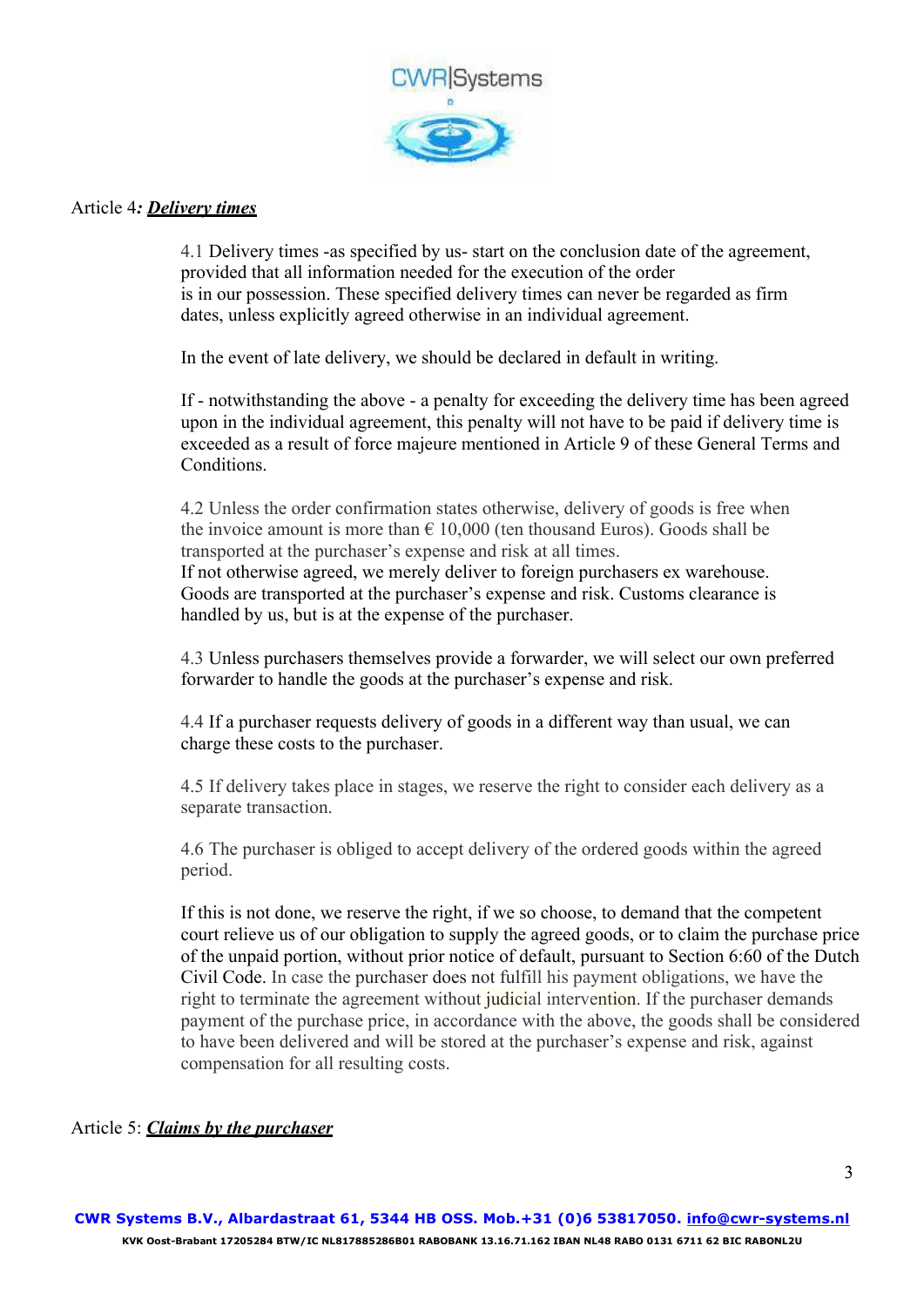

5.1. The purchaser is responsible for the accuracy and completeness of given information and is also responsible for the information itself.

With regard to the purchase order and/or some parts mentioned in ex Article 2 clause 2, the purchaser must take into account the usual clearances and minor changes concerning data, dimensions, color fastness and the like in the items supplied by us, This applies more specifically to deviations in the contracted quantity; Here too, the purchaser must take into account customary clearances.

The goods supplied by us may therefore deviate from the order description if and insofar as it concerns small dimension variations, quantity variations and minor changes.

5.2. Complaints from the purchaser, which relate to defects in goods that are visible from the outside, must be submitted to us by the purchaser within 8 days after delivery (or within 8 days after the invoice date if the goods could not be/were not delivered to the purchaser). This must be done by registered letter with a clear and precise description of the complaint. The invoice number of the goods concerned should also be clearly stated. The purchaser must perform a careful and timely inspection.

5.3. Defects that were not visible from the outside at the time of delivery, or after a careful and timely inspection, must be notified by the purchaser to us within 8 days after these defects have come to light in the manner stated in clause 2.

5.4 Any right of claim of the purchaser against us regarding defects in goods that were supplied by us will lapse if:

a. The defects have not been notified to us within the periods specified above and/or not in the manner indicated therein, as specified in clause 2 and 3; b. The purchaser does not cooperate or cooperates insufficiently to evaluate the grounds of the complaint;

c. The supplied goods have not been positioned, treated, applied, used, stored or maintained in the correct manner or the goods have been used or treated for other than the intended purposes in other circumstances by the purchaser: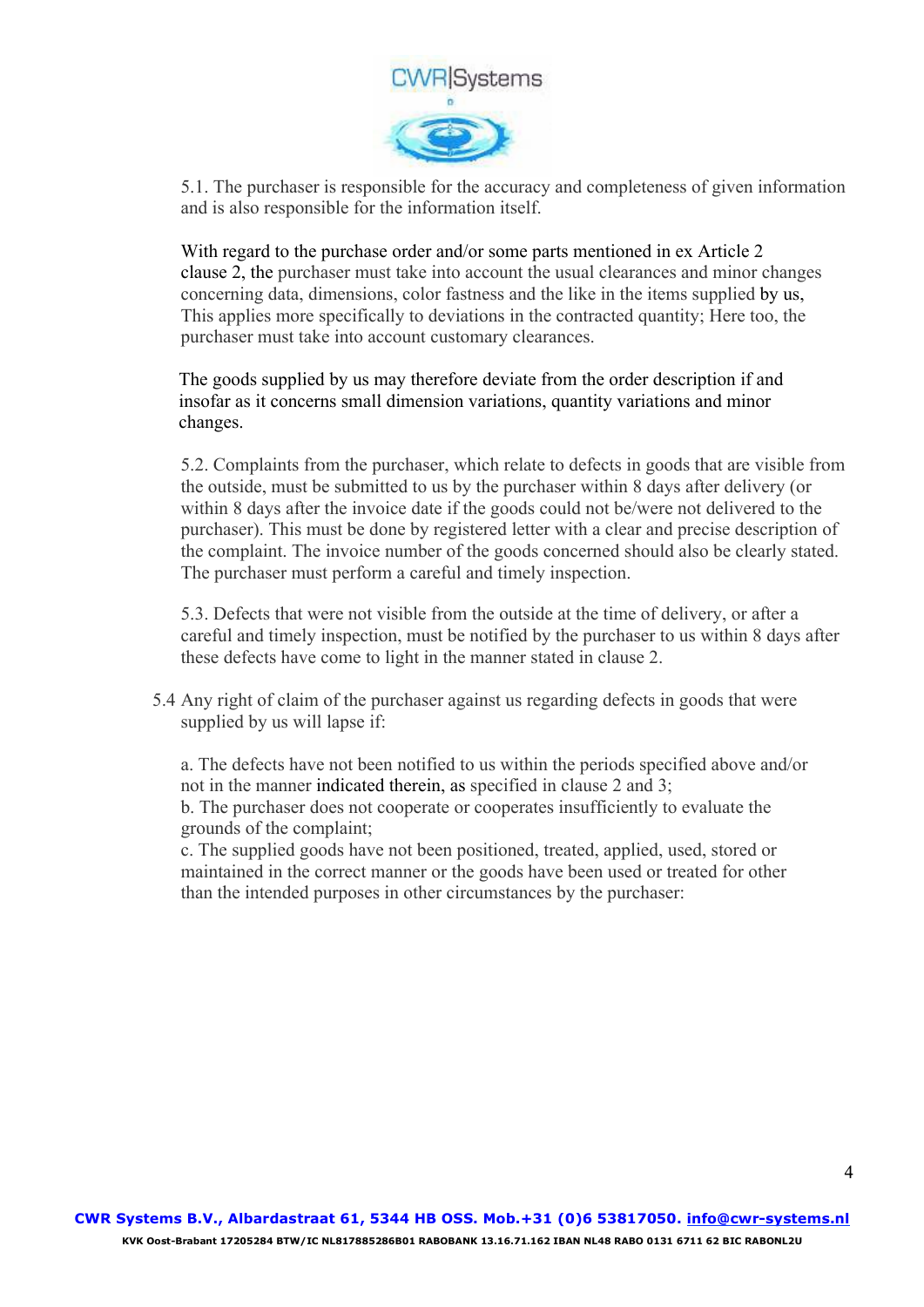

d. The application of the goods - provided by us and complained of by the purchaser, is continued;

e. The guarantee period referred to in the individual agreement has expired or, if such a period is missing, the complaints are only expressed after a period of more than 12 months has elapsed since the delivery time.

5.5. In disputes concerning the quality of goods supplied by us, CWR Systems B.V. will select a reputable agency to make a binding decision.

#### Article 6: *Retention of title and security*

6.1. By CWR Systems B.V. supplied goods remain the property of CWR Systems B.V. until CWR Systems B.V. has received full payment from the purchaser for all costs related to or arising from the supplied goods. If we deem this necessary, we have the right to demand security from the purchaser with regard to the fulfillment of his obligations.

6.2. The purchaser does not have the right to pledge unpaid goods, place a nonpossessory pledge on those goods or to establish any other business or personal right for the benefit of a third party.

6.3. Without prejudice to the aforementioned provisions in this Article, the purchaser is permitted to sell the goods to third parties, but only in the context of his normal business operations. In that case, the purchaser is obliged to immediately transfer obtained funds to CWR Systems B.V., or, if not sold for cash, to immediately transfer the obtained receivables to CWR Systems B.V.

6.4. If, as a result of processing by the purchaser, our ownership right, relating to supplied goods by CWR Systems B.V. has been lost, the purchaser is obliged to immediately place a non-possessory pledge on goods arisen after processing for the benefit of CWR Systems B.V.

6.5. At all times, CWR Systems B.V. is entitled to take possession of the goods that are under the purchaser (or third parties) but belong to us, as soon as we can reasonably assume that there is a real chance that the purchaser will not fulfill his obligations. The foregoing is without prejudice to rights arising from common law: in particular, we also reserve the right to hold the purchaser liable for compensation after taking possession of the goods.

6.6. The purchaser is obliged to insure against the risk of fire and theft with regard to unpaid goods and to show proof of this insurance at the request of CWR Systems B.V.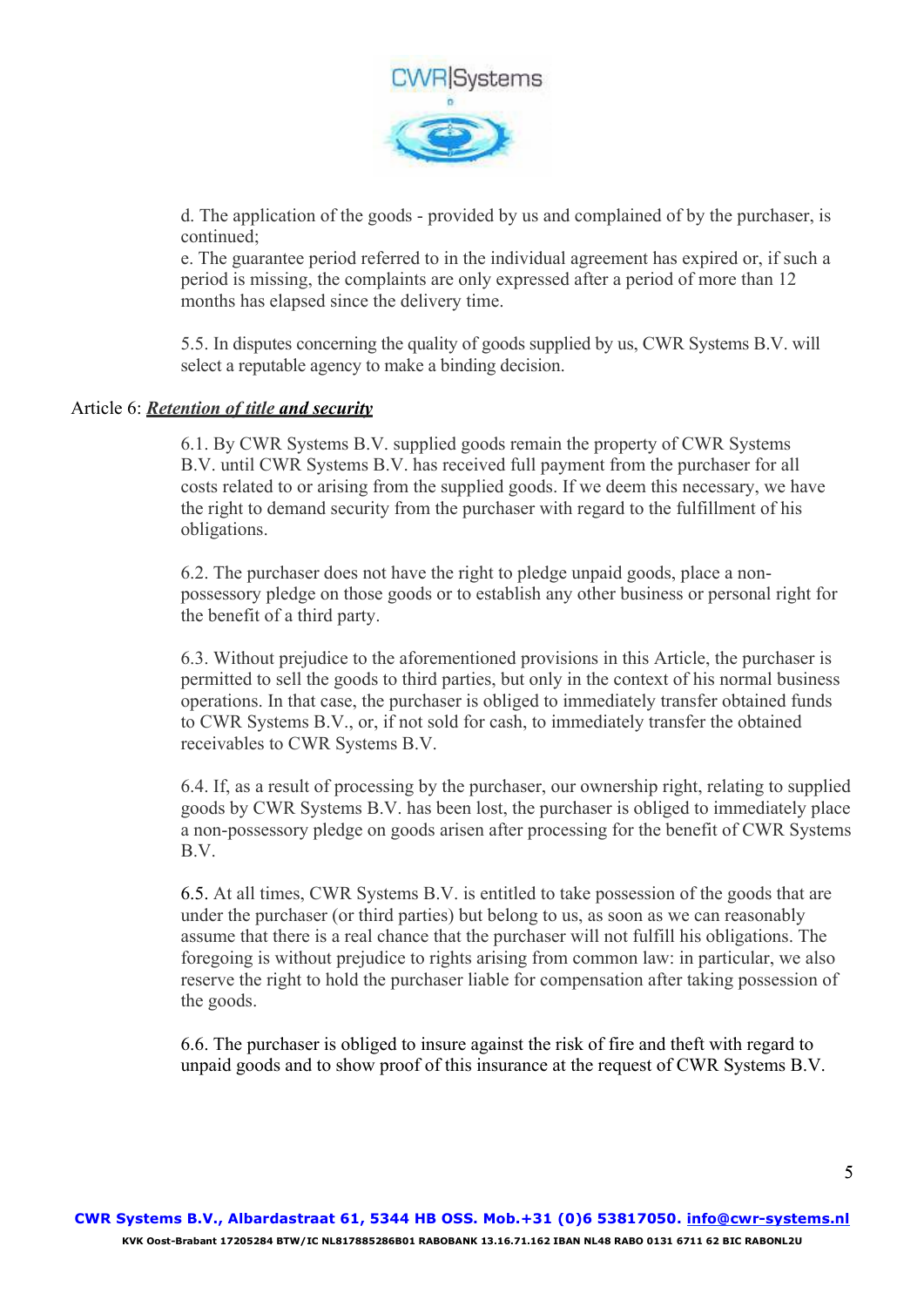

# Article 7: *Liability*

7.1. Only if the warranty obligations with regard to information provided by CWR Systems B.V. supplied goods has not been taken on by third parties (such as manufacturers), the purchaser can assert (warranty) claims against us. In that case, our liability is limited to defects that are a result of manufacturing and material defects.

7.2. In the event of a complaint, we are, if the justification of the complaint, regarding the quality, is confirmed by CWR Systems B.V. and there is also liability as referred to in clause 1for CWR Systems B.V., exclusively bound by this at our option: a. rectification of defaults (free of charge);

b. delivery of replacement goods or parts, upon receipt of the returned defective goods or parts;

c. reimbursement of the received purchase price / credit invoice to the purchaser and termination without judicial intervention of the concluded agreement, all in so far as the purchase price, the invoice and the agreement related to the defective delivered items are concerned;

d. a compensation to be paid in consultation with the purchaser in a form other than that referred to above.

7.3. If the purchaser has carried out repairs and/or changes to the goods without prior, explicit and written permission, any guarantee obligation on our part will lapse.

7.4. Subject to any obligations of CWR Systems B.V. on the basis of the above, we are never obliged to pay any compensation to the purchaser or others, unless there is intent or fault on our part (to be legally demonstrated by the parties holding us liable). In particular, we are never liable for consequential or business damage, direct or indirect damage, whatever loss of profit and standstill damage included - suffered by the client, his subordinates and people employed by him or third parties, due to full or partial (re) deliveries of goods, delayed or defective delivery, or the failure to deliver goods or by the goods themselves.

7.5. The purchaser is not entitled to return the goods for which there is no justified complaint. If goods are returned without valid reasons, all costs related to the return will be borne by the purchaser. In that case we are entitled to store the goods for the account and risk of the purchaser at third parties.

7.6. The purchaser is obliged to indemnify CWR Systems B.V. against all claims that third parties may enforce against CWR Systems B.V. regarding the implementation of the agreement, insofar as the law does not prevent the purchaser from being held liable for the damage and costs arising from these claims.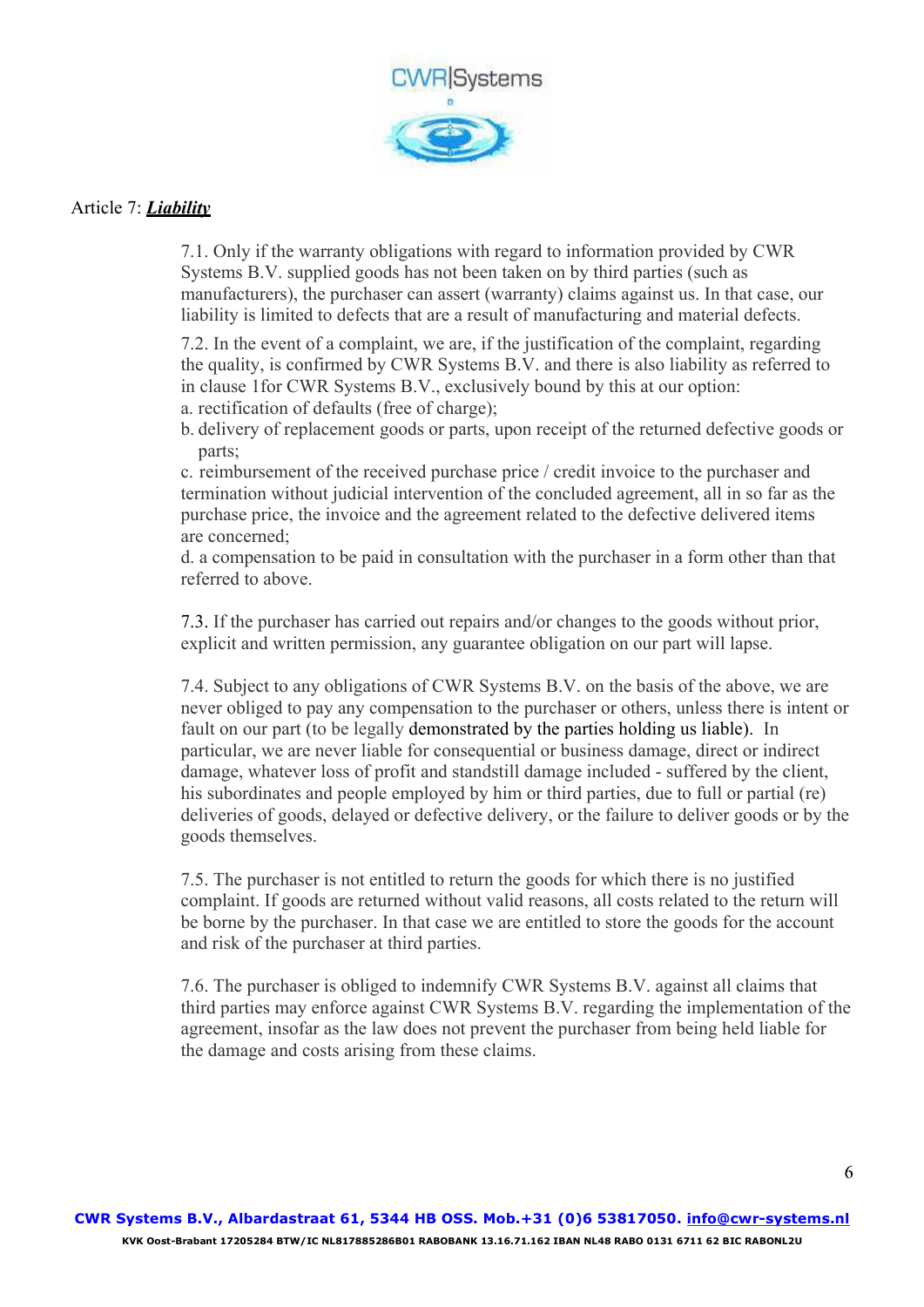

### Article 8: *Payments*

8.1 Payment must be made in  $\epsilon$  (Euro), unless otherwise agreed, without any cash deduction or discount at the place where we are located or by transfer to a bank or giro account designated by us, in both cases immediately after delivery of the concerning goods, at least within 14 days after the invoice date, all this unless expressly agreed otherwise in writing. When paying by bank or giro, the day our bank or giro account has been credited counts as the day of payment.

8.2. If the purchaser does not proceed with (full) payment in time, he will be in default without further notice of default being required. In that case we have the right, in case there is sufficient coherence related to non-fulfillment of the purchaser, to suspend the fulfillment of all our obligations towards the purchaser, without prejudice to all our rights arising from common law.

8.3. CWR Systems B.V. is also entitled to demand cash payment for all deliveries that still have to be made, or demand a guarantee for timely payment. Furthermore, we are then entitled to terminate the agreement without legal intervention, whereby the purchaser then has the obligation to return the delivered goods, or the obligation to otherwise undo the performance performed by us, without prejudice to our right to compensation. If the purchaser fails to pay on time, he forfeits to CWR Systems BV, or the seller's credit insurer, without further notice being required from us, from the due date until the day of full payment, interest equal to the legal interest plus 4% per annum, calculated on the unpaid amount, which interest immediately

is claimable without further notice of default.

All costs involved in the collection of invoiced amounts (including extrajudicial collection costs) will be borne by the debtor. The extrajudicial collection costs amount to a minimum of 15% of the principal sum with a minimum of  $\epsilon$  50, all excluding sales tax.

In addition, all adverse consequences of exchange rate loss or other arising consequences resulting from late payment or non-payment are for the account of the purchaser, even if the purchaser would have fulfilled his payment obligations in compliance with provisions in his country in time, but circumstances or measures beyond his control have taken place in a manner that is disadvantageous to us.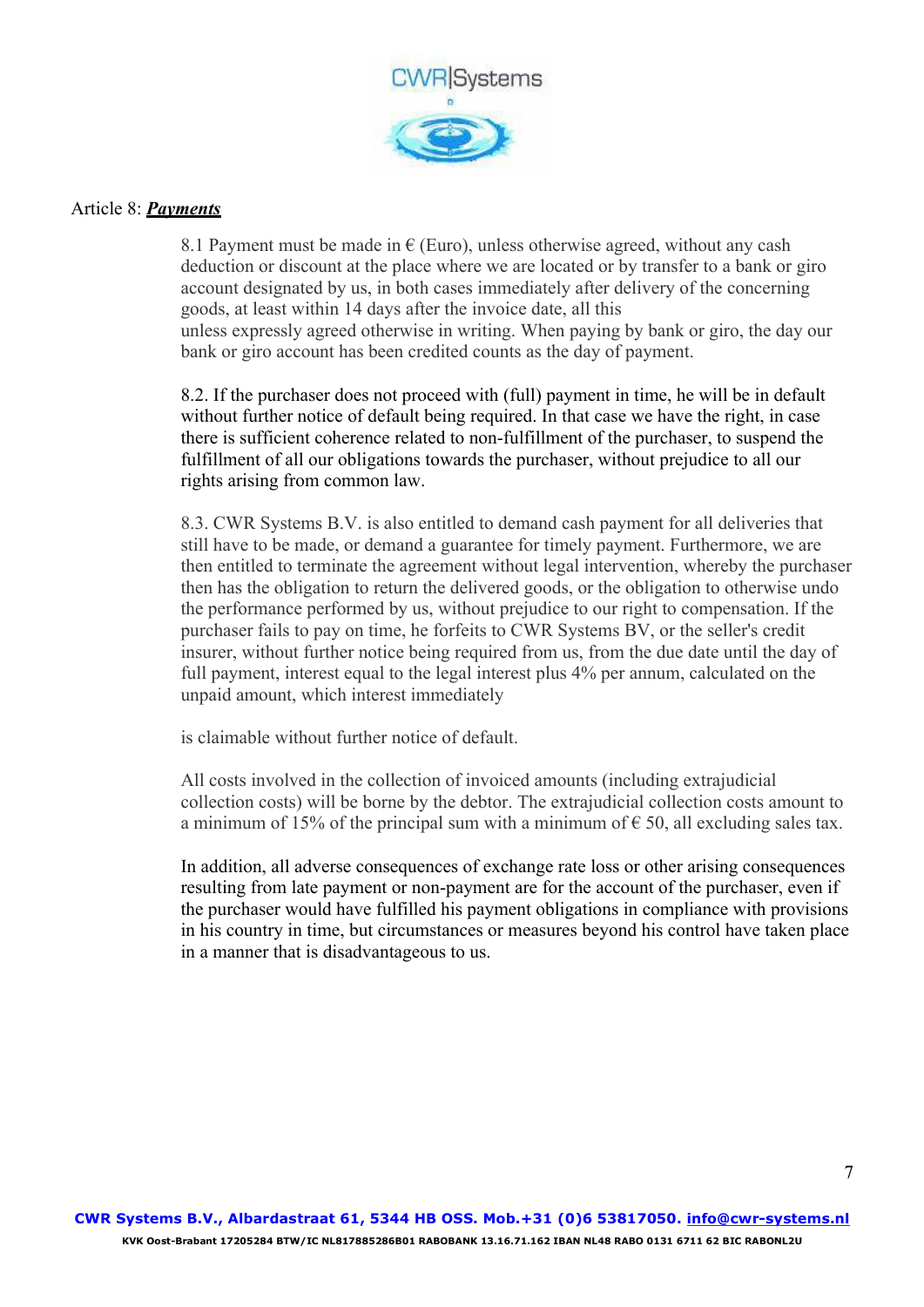

8.4. Payments are in accordance with Article 6:44 of the Dutch Civil Code firstly deducted from the costs referred to in clause 3, then deducted from the interest due and finally deducted from the principal sum and accrued interest.

8.5. If a significant deterioration occurs in the purchaser's financial position after the conclusion of the agreement, but prior to the delivery of the goods, we are entitled to fully or partially refrain from further implementation of the agreement or claim a change in payment conditions.

8.6. The seller can transfer his claims related to all transactions to a credit insurer of his choice.

# Article 9: *Force Majeure*

Force majeure should be understood to refer to any circumstance beyond our control of such a nature that compliance with the agreement cannot reasonably be expected (nonattributable shortcomings in compliance).

Force majeure also includes: war, riots and hostilities of any kind, blockages, boycotts, natural disasters, epidemics, lack of raw materials, hindrances and disruptions of transportation, power failures in our company, import and export restrictions or impediments caused by measures, laws or decisions of international, national and regional (government) bodies.

If, due to force majeure, CWR Systems B.V. cannot timely or properly meet the obligation to deliver, CWR Systems B.V. reserves the right to consider the agreement or the part not yet executed as dissolved. CWR Systems B.V. also reserves the right to suspend the agreement for a fixed or indefinite period of time, at its own discretion. In the event of force majeure, the purchaser cannot claim any damages from CWR Systems B.V.

#### Article 10: *Complaints*

10.1 If by CWR Systems B.V. delivered goods show visible defects and/or if the delivered quantity does not correspond with the agreed quantity, the purchaser is obliged to notify CWR Systems B.V. immediately upon delivery.

10.2 In case of complaints about defects other than those referred to in Article 9.1., the purchaser must notify CWR Systems B.V. immediately after noting the defect or could have reasonably noted the defect.

10.3 If a complaint as referred to in 9.1 and 9.2 is properly justified, CWR Systems B.V. will pay back the purchaser for the goods which have been complained about, after return delivery.

10.4 Every right to complain expires after three weeks from the invoice date.

Article 11: *Applicable Law*